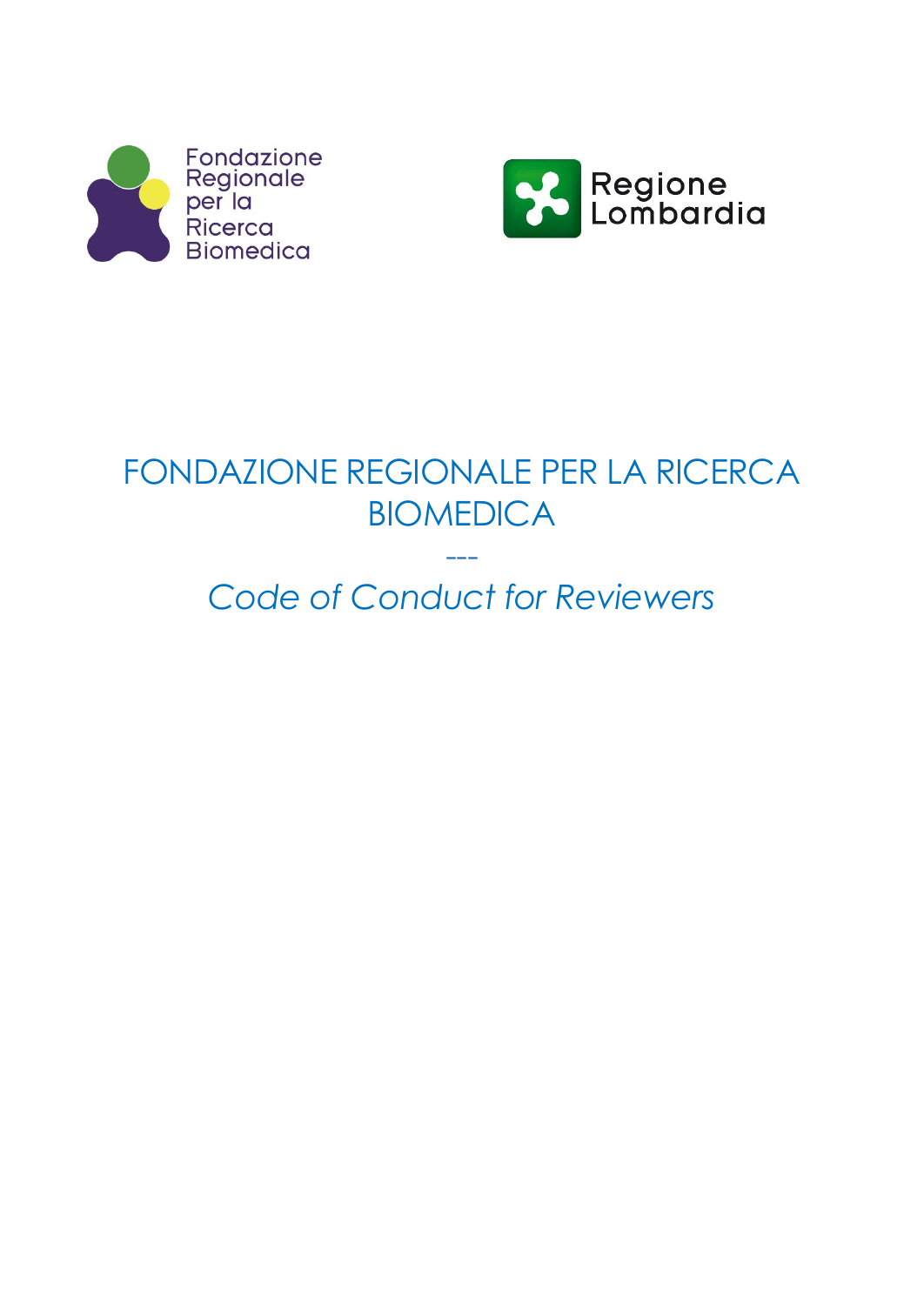*Code of Conduct*



This document is intended to help scientific experts to understand the importance of their code of conduct while performing their activity of scientific revision. It outlines the responsibilities of reviewers and the rules they should follow with regard to independence, impartiality and confidentiality.

#### *Independence*

The reviewer works independently, in a personal capacity, and not on behalf of any organisation.

The reviewer must:

- o Evaluate each proposal in a confidential and fair way;
- o Assist Fondazione Regionale per la Ricerca Biomedica ( hereafter FRRB) to the best of their abilities, professional skills, knowledge and applying the highest ethical and moral standards;
- o Follow any instructions and time-schedules given by FRRB and deliver consistently high quality work.

Moreover, the reviewer is not allowed to delegate another person to carry out the work or to be replaced by any other person.

If a legal entity or a Principal Investigator (hereafter PI) involved in a proposal approaches the reviewer during the evaluation of a proposal, she/he must immediately inform FRRB Scientific Office [\(scientific.office@frrb.it\)](mailto:scientific.office@frrb.it).

### *Impartiality*

The reviewers must perform their work impartially.

In order to do this, they have to:

- o Inform FRRB of any conflicts of interest arising in the course of the evaluation process;
- o Confirm the absence of any conflict of interest for each proposal she/he is evaluating.

A conflict of interest may arise when:

- o The reviewer was involved in the preparation of the proposal.
- o The reviewer benefits directly or indirectly if the proposal is recommended for funding.
- o The reviewer has a close family or personal relationship with any person involved in the proposal.
- o The reviewer is, in any way, involved in the management of an applicant legal entity.
- o The reviewer is employed or contracted by one of the applicant legal entities or any subcontractors.
- o The reviewer has (or has had) during the last five years, a scientific collaboration with the Principal Investigator of the proposal.
- o The reviewer has (or has had) a relationship of scientific rivalry or professional hostility with the Principal Investigator of the proposal.